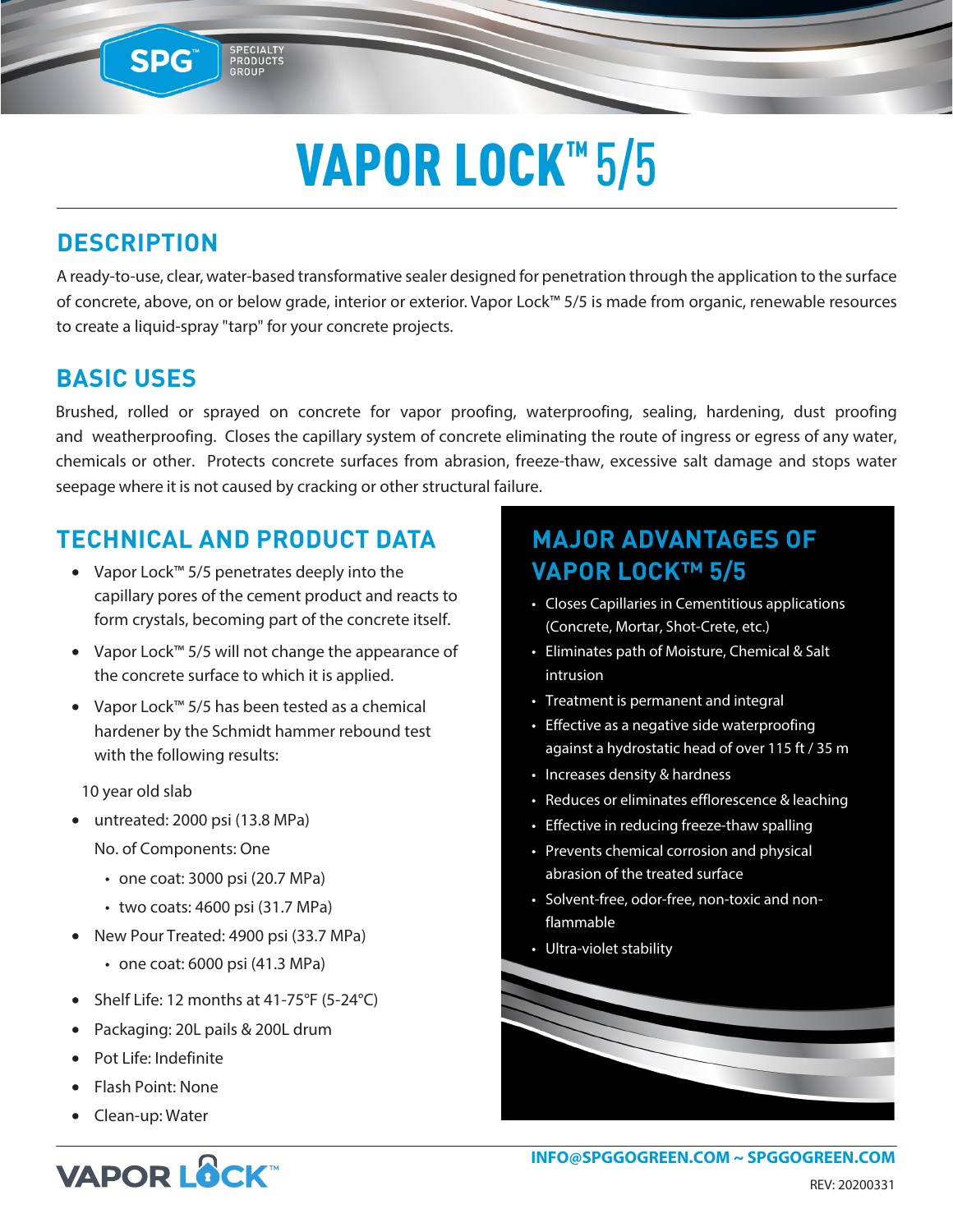## VAPOR LOCK™ 5/5

## **APPLICATION INSTRUCTIONS**

SPECIALTY<br>PRODUCTS<br>GROUP

SPG™

Mix Vapor Lock™ 5/5 thoroughly before using and keep it agitated during use as the active ingredients are in suspension and will settle. Do not thin in any way.

Fresh Concrete - Vapor Lock™ 5/5 is applied to green concrete as soon as the surface water sheen has disappeared and the concrete can be walked upon. On vertical, formed surfaces, Vapor Lock™ 5/5 is applied as soon as the forms have been stripped.

Old Concrete - Surfaces to be treated should be swept or brushed clean and then tested for absorption by sprinkling water on them. If the water drops bead up and are not readily absorbed by the concrete, the surface must have been previously coated or oiled and it must therefore be cleaned before Vapor Lock™ 5/5 application. Vapor Lock™ 5/5 must be absorbed into the slab to be effective. Oil or other stains must be removed before applying Vapor Lock™ 5/5. Clean and prepare the surface per selected Tech Bulletin, contact manufacturer for direction.

#### **COVERAGE**

Vapor Lock™ 5/5 is best applied by low pressure spray, although it can be applied with a roller or brush. Vapor Lock™ 5/5 is normally applied in two light coats, the second as soon as the surface is dry to the eye, with each coat averaging between 300 and 400 square feet per gallon (7.36 and 9.8m<sup>2</sup>/L). If the application is in one coat, coverage should be about 190 square feet per gallon  $(4.66 \text{ m}^2/\text{L})$ . Absorption amounts will vary according to the porosity of the concrete. Contact manufacturer if application rates are not close to specified. For chemical hardening, for very porous concrete, or to maximize resistance to stains or mild acids apply a 2nd coat until the surface is saturated. The surface will show a light sheen when saturation is reached. A blooming or whitish deposit sometimes forms on the surface if ponded areas are left to dry. To avoid this blooming effect make sure that Vapor Lock™ 5/5 is not allowed to pond on the surface or flush the surface with clear water 30 to 45 minutes after application to remove any ponding residue. If residue remains after drying, brush with a stiff broom and dilute with Vapor Lock™ 5/5 to remove if necessary.

#### **SPECIAL HANDLING**

Do not spray or allow overspray on glass or aluminum, it causes etching. Any compound sprayed on glass or aluminum should be immediately rinsed off. Do not allow the product to puddle or allow water to stand on the surface immediately after application, it can leave a residue that is difficult to remove. Rinse the job thoroughly after application whenever possible and use lighter coats if necessary. If difficult residue is formed, try scrubbing with a stiff brush and water pressure, and if necessary, dilute the residue with more Vapor Lock™ 5/5. Tilt up slabs or other preformed units treated with Vapor Lock™ 5/5 and stacked in contact with one another may be bonded together unless a bond breaker is applied, after the Vapor Lock™ 5/5, over the surface that will be in contact. Vapor Lock™ 5/5 is compatible with most bond breaker systems, contact Manufacturer for additional